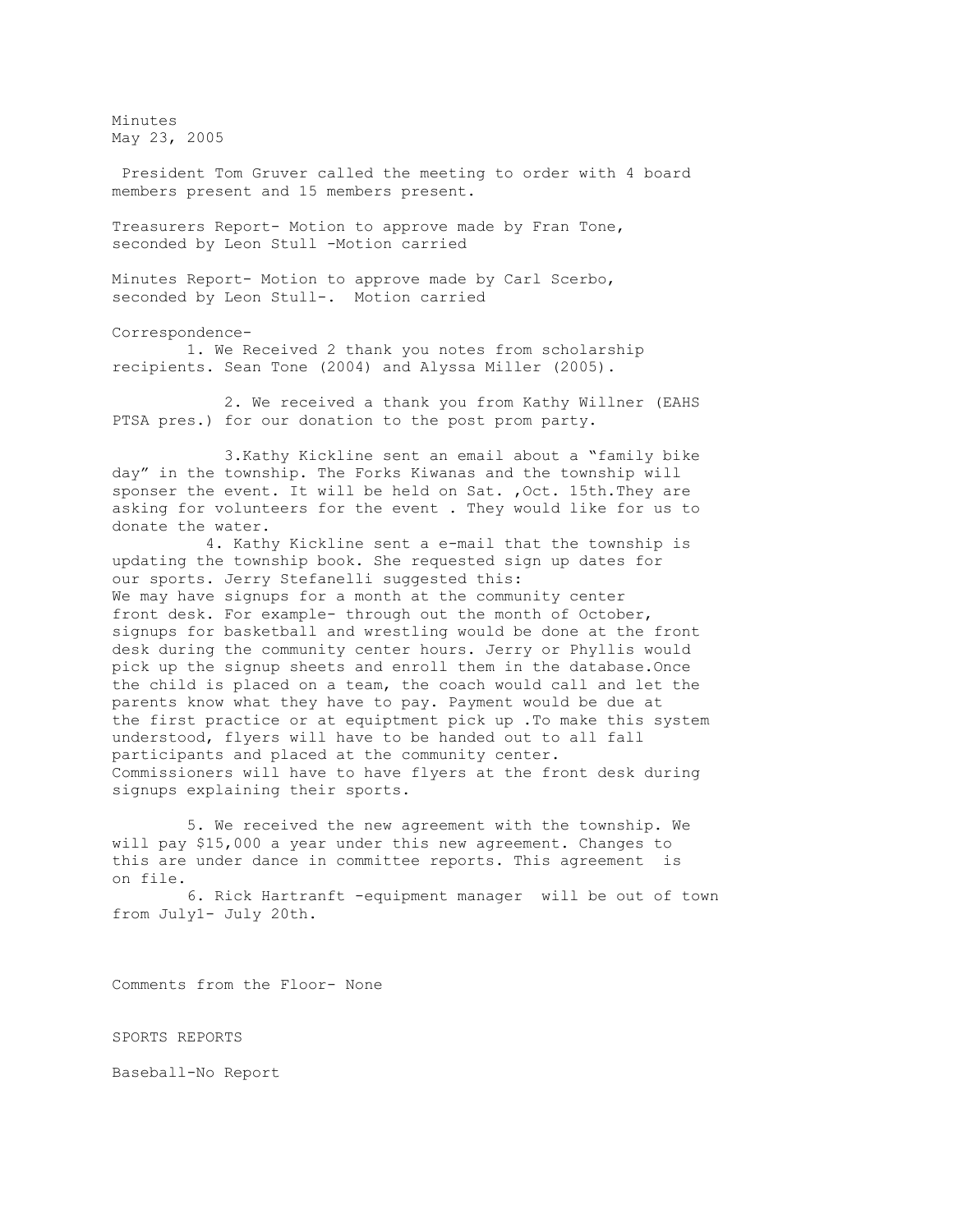Cheering- Billie Weiss reported that the tryout evaluation camp for cheering will be on June 4rth and June 5th form 9-12 at the community center. Try-ons for accessories will take place at this time also. She will work with the girls who may miss because of softball games.

Football- Fran Tone reported he has 167 players signed up. That is 55 more than last year.There will be 1 flag team (38), 2 jr. pee-wee teams, 1 pee- wee team (42), and 1 midget team (38).He requested \$200 for line chutes. Coach Don Drury designed them and they will make the chutes themselves.Motion was made- motion carried. He may need more because of the extra team. He will ask the rec board if he needs additional funds. He thanked everyone who helped at sign ups and if there are any inquiries about football at the front desk, they may refer the people to Fran.

Soccer- Jon Seckinger that they had 340 players sign up. He is not accepting any more. Names may be taken and put on a waiting list and called if needed. Evaluations for U11-U13 A and B flight teams will take place during the 1st two weeks of June. He thanked everyone for their help at sign ups.

Wrestling- Joe Veres nominated Jim Stanley as co-commissioner.

Basketball- Don Miller reported that the first league meeting will be held in Sept. He will meet with league officers over the summer to discuss any problems.

Lacrosse- Scott Holland reported that the season is over and the teams were respectable. He would like to meet with the Shawnee coach to try to hav e some 7th graders stay in the Forks program. The teams were invited to participate in a tournament. He would like to use his profit from the dance to attend this. He will set up a date with Rick to return the equipment.

Softball- Leon Stull reported that the season is going well. The softball dance went well.

## COMMITTEE REPORTS

Dance- Wayne Hultgren made a motion to have only a Friday night dance for 5,6, and 7 grades The Saturday night dances were not well attended and we were losing money . Fran Tone seconded the motion. Motion carried.

The changes to the township agreement would be: Bus passes would be used as a form of I.D. until school I.D's are in (usually around November). We can have sign in sheets for those children who forget or do not have an I.D. When the flyers are sent to the schools about the winter sports sign ups, the dance rule changes will be in it and needing an I.D. to enter will be stressed.